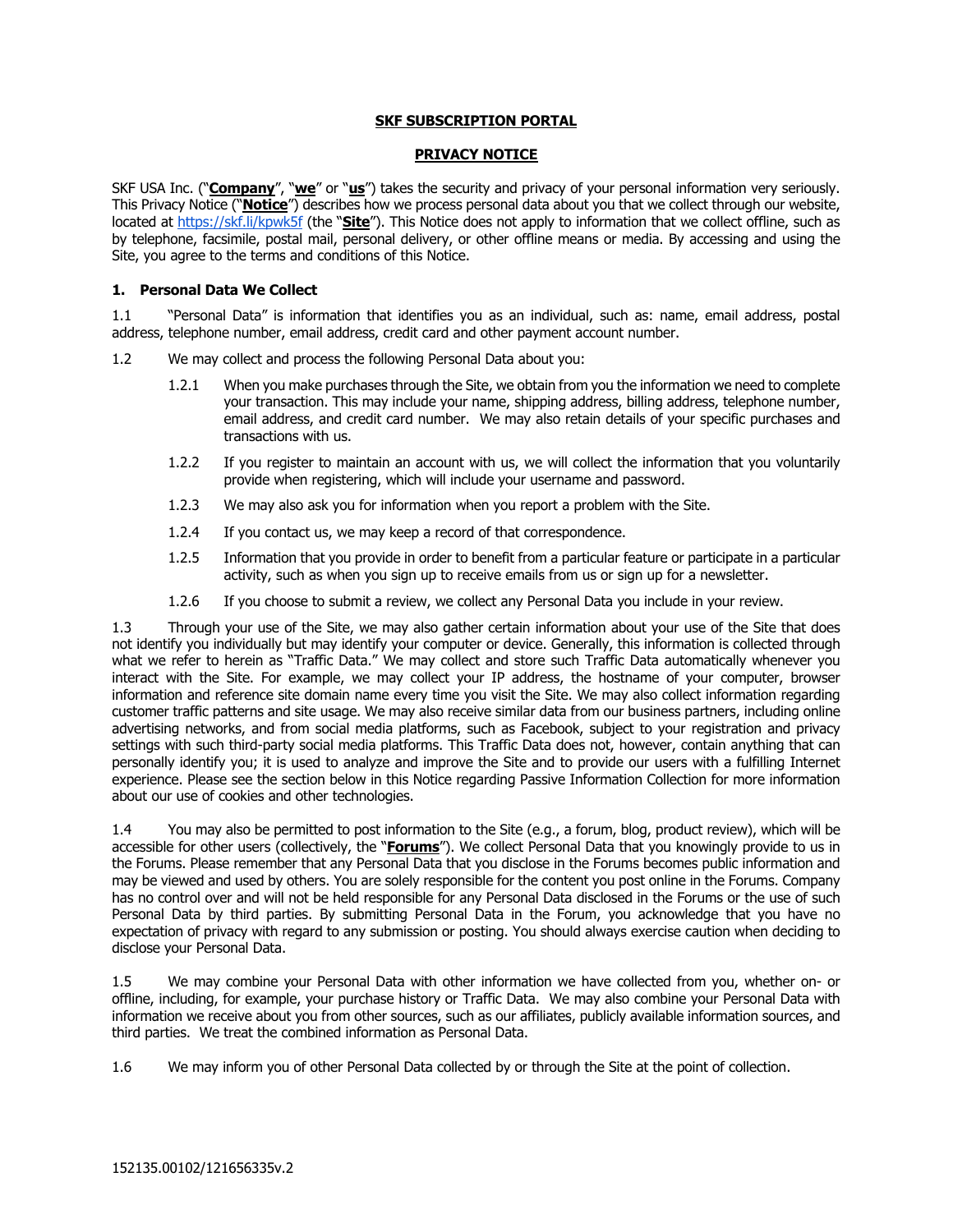#### **2. How We Use Personal Data**

- 2.1 We use Personal Data for the purposes described in this Notice and as otherwise described to you at the point of collection. Except as otherwise provided herein, we do not sell, trade, or rent your Personal Data to others. Specifically, we may use Personal Data from or about you in the following ways:
	- 2.1.1 To ensure that content from the Site is presented in the most effective manner for you and for your computer.
	- 2.1.2 To provide you with information, products or services that you request from us or that we feel may interest you.
	- 2.1.3 To complete and fulfill your purchase, for example, to process your payments and order, communicate with you regarding your subscription, and provide you with related customer service.
	- 2.1.4 To personalize our advertising, marketing communications, shopping experiences, and promotional offers and to deliver promotions and offers to you that we think may interest you.
	- 2.1.5 To carry out our obligations arising from any contracts entered into between you and us.
	- 2.1.6 To allow you to participate in interactive features of our Site, when you choose to do so.
	- 2.1.7 To notify you about changes to our Site, products, and services.
	- 2.1.8 To create and manage your personal account with us.
	- 2.1.9 To prevent misuse or improper use of the Site.
	- 2.1.10 To communicate with you and respond to your inquiries.
	- 2.1.11 If you sign up for our email list or to receive promotional text messages, to send you emails or text messages about products, offers, or events that we think might be of interest to you.
	- 2.1.12 To send you surveys regarding your satisfaction with our services, products and overall experience in connection with Company.
	- 2.1.13 For our business purposes, such as data analysis, audits, developing new products and features, enhancing our website, improving our products and services, identifying Site usage trends, and determining the effectiveness of our promotional campaigns.
	- 2.1.14 As we believe to be necessary or appropriate: (a) under applicable law, including laws outside your country of residence; (b) to comply with legal process; (c) to respond to requests from public and government authorities, including public and government authorities outside your country of residence; (d) to enforce our terms and conditions; (e) to protect our operations or those of any of our affiliates; (f) to protect our rights, privacy, safety or property, and/or that of our affiliates, you, or others; and (g) to allow us to pursue available remedies or limit the damages that we may sustain.
	- 2.1.15 for any other purpose specified at the point of collection.
- 2.2 We may use non-personal, non-individual statistics or demographic information in aggregate form without restriction, and we may share such information with our marketing partners, advertisers or other third-parties for analytics purposes.

### **3. Disclosure of Your Personal Data**

3.1 We may disclose your Personal Data to any member of our affiliates and subsidiaries for the purposes described in this Notice.

- 3.2 We may disclose your Personal Data to third parties:
	- 3.2.1 Who are service providers that perform functions on our behalf. Examples include processing subscriptions, processing credit card payments, providing customer service, sending postal mail and e-mail, analyzing data, providing marketing assistance, and providing customized advertising.
	- 3.2.2 In the event of any reorganization, merger, sale, joint venture, assignment, transfer, or other disposition of all or any portion of our business, assets, or stock (including in connection with any bankruptcy or similar proceeding).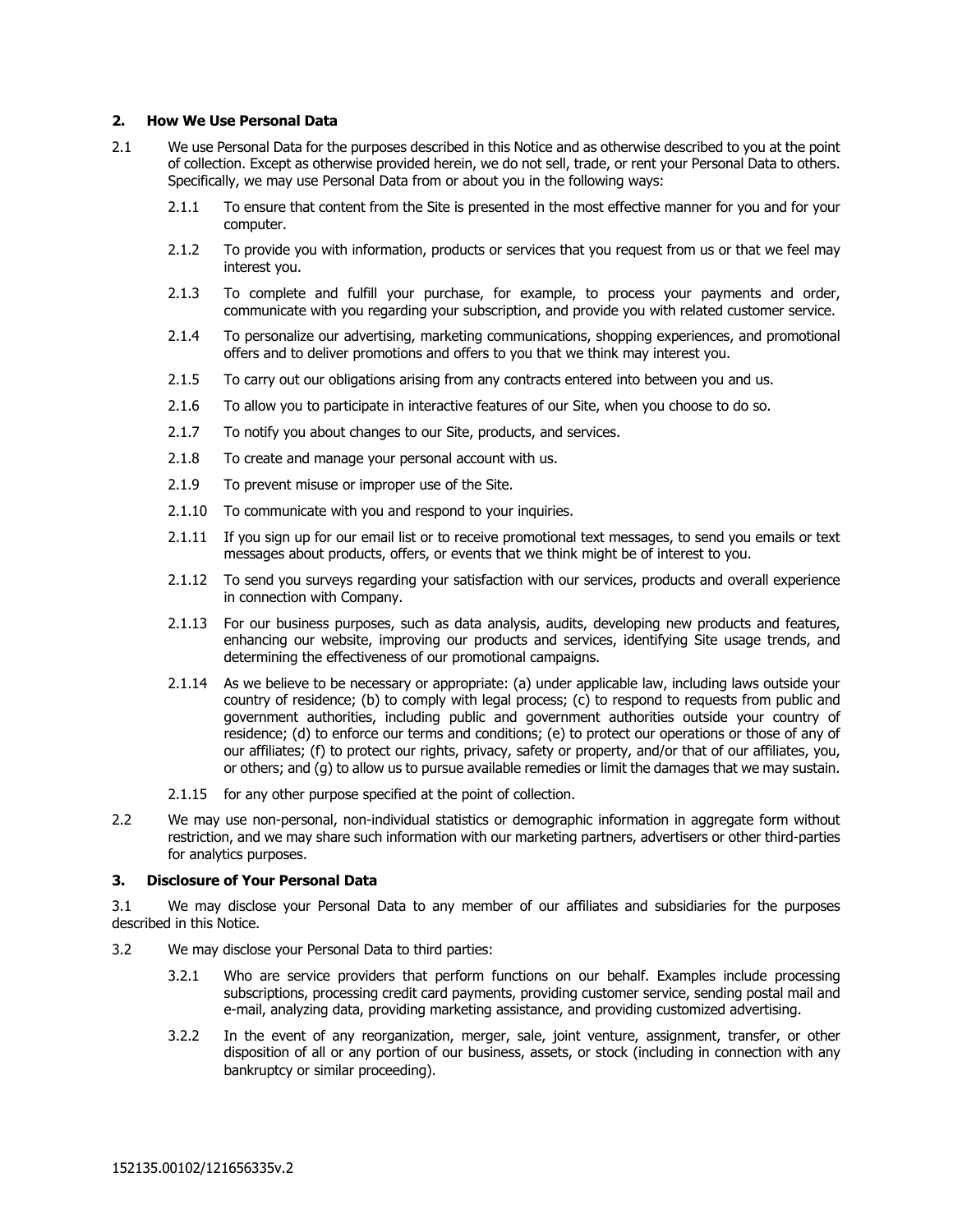- 3.2.3 If we are under a duty to disclose or share your Personal Data in order to comply with any legal obligation or to respond to legal process such as a subpoena, warrant, or court order; in order to enforce or apply our terms of use and other agreements or to protect the rights, property, or safety of Company or any affiliate, our customers, or others. This includes exchanging information with other companies and organizations for the purposes of fraud protection and credit risk reduction.
- 3.2.4 We disclose Traffic Data as described in Sections 7 (Passive Information Collection, Use, and Choices) and 8 (Interest Based Advertising) of this Notice.

3.3 If you choose to submit a review, please note that any information you submit as part of the review will be visible to any other visitors to the Site. We are not responsible for any Personal Data you include in such review or for any use of such information by any Site visitor.

# **4. Your Rights and Choices**

4.1 You may opt out of having information that we can verify is your Personal Data and that is within our control prospectively retained by us or used by us for certain purposes by sending us an email at SKF.Reliability.Systems.USA@skf.com. In the subject field, type "Opt Out" and provide us your name and the e-mail, phone, or postal address. We may require additional information from you to verify your identity and identify the information within our systems that is your Personal Data. We will seek to comply with your request(s) as soon as reasonably practicable. We may need to retain your Personal Data for certain purposes permitted by law, including if required by law or legal process. In addition, you may opt out of receiving promotional e-mails and text messages from us by following the unsubscribe instructions provided in any such messages. Please note that if you opt out of receiving promotional messages from us, this does not impact other transactional and administrative messages which you will continue to receive (such as emails relating to billing and payment information or changes to this Notice). If you have registered for an account with us, you may delete the account at any time by filling out [this unsubscribe form](https://skf.li/bj2ozr) or sending us an email at [objednavky@skf.com.](mailto:objednavky@skf.com)

## **5. Third Party Websites**

5.1 We are not responsible for the privacy practices of other online services, including other websites, advertisers, payment processors, and social media. It is your sole obligation to review and understand the privacy practices and policies of third parties. We do not control the use of cookies or the collection of information by these third parties, nor how they manage such information. The availability of, or inclusion of a link to or interface with, any third-party service on the Site does not imply endorsement of it by us or by our affiliates. Your use of those other sites and services is subject to the privacy policies of those sites and services, and not this Notice.

## **6. Passive Information Collection, Use, and Choices**

6.1 As you navigate the Site, certain Traffic Data may be passively collected, meaning it is gathered without your actively providing it. This is done using the following technologies in the following ways:

- 6.1.1 **Through your browser**: Certain information is collected by most browsers, such as your Media Access Control (MAC) address, computer type and operating system type and version screen resolution, and Internet browser type and version.
- 6.1.2 **Through your device**: If you access the Site through a mobile device or other network-connected product, certain information may be collected about that device, including your device type, network service provider, and other identifiers. We may collect unique device identifiers (such as IDFA and AID tags and UUID and UDID identifiers) associated with the device you use to access the Site.
- 6.1.3 **Using cookies**: Cookies are pieces of information stored directly on the computer you are using. Cookies allow us to collect information such as browser type, time spent on the Site, pages visited, and language preferences. We and our service providers use this information for security purposes, to facilitate navigation, display information more effectively, and to personalize your experience while using the Site. More specifically, we use cookies to:
	- recognize your computer or device to make your use of the Site easier, such as to remember your locations of interest and other preferences with the Site;
	- gather statistical information about use of the Site in order to continually improve its design and functionality, understand how individuals use it, and to assist us with resolving questions regarding it;
	- select which of our advertisements or offers are most likely to appeal to you and display them while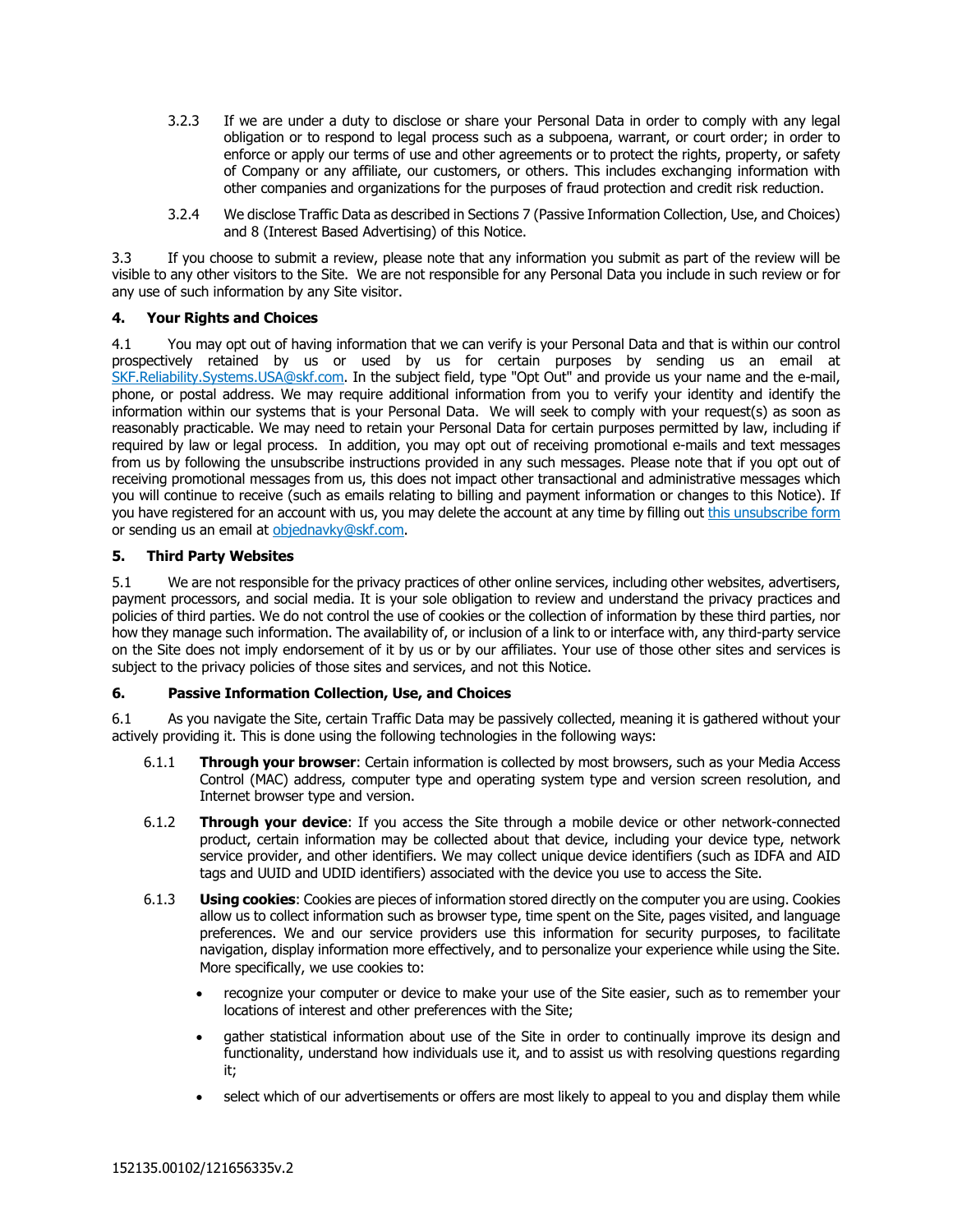you are on the Site and on other websites, applications, and online services that you use; and

• track consumer responses to online advertisements.

Most browsers are initially set up to accept cookies. Your browser may allow you to block or limit cookies. You will need to do this on each browser and device that you use. Blocking cookies may result in loss of some functionality on the Site. To learn more about cookies, please visit [http://www.allaboutcookies.org.](https://www.allaboutcookies.org/verify)

- 6.1.4 **Using Monitoring Tools**: The Site may utilize pixel tags, web beacons, clear GIFs, Flash Shared Objects, HTML5 Local Storage, HTML5 Mini Databases, and other similar technologies, both on certain aspects of the Site and in HTML-formatted e-mail messages to you. These monitoring tools are used for the purpose of, among other things, measuring the success of our marketing campaigns, compiling statistics about Site usage and response rates, and tracking the activities of users of the Site and e-mail recipients.
- 6.1.5 **IP Address**: Your IP Address is a number that is automatically assigned to the computer that you are using by your Internet Service Provider. An IP Address is identified and logged automatically in our server log files whenever a user visits the Site, along with the time of the visit and the page(s) that were visited. Collecting IP Addresses is standard practice on the Internet and is done automatically by many online service providers, including website operators. We use IP Addresses for purposes such as calculating Site usage levels, helping diagnose server problems, and administering the Site.
- 6.1.6 **Analytic Tools**: We also use tools and third-party services to collect information about usage of the Site, including Google Analytics. To learn more about privacy and Google Analytics please consult the Google Analytics overview provided by Google at: [http://www.google.com/intl/en/analytics/privacyoverview.html.](https://marketingplatform.google.com/about/) Generally speaking, Google Analytics collects information on how often users visit the Site, what aspects of the Site they visit when they do so, and what other websites users visited prior to accessing the Site. Google Analytics also collects information to allow us to analyze user purchasing activity. You may prevent your data from being collected and used by Google Analytics by opting out through the use of the Google Analytics Opt-out [Browser Add-on.](https://tools.google.com/dlpage/gaoptout/)
- 6.1.7 **Location-Based Features**: We may collect the physical location of your device and use it to provide you with personalized location-based services or content. Where available, location-based services may use GPS, Bluetooth, and your IP Address, along with crowd-sourced Wi-Fi hotspot and cell tower locations, and other technologies to determine your devices' approximate location. In some instances, you may be permitted to allow or deny such use of your device's location, but if you choose to deny such use, we may not be able to provide you with the applicable personalized services or content. In all other instances, you affirmatively consent that we may receive, use, share and transfer information about the physical location of your device in accordance with this Notice.

Although our use of passive collection technologies may change over time as technology evolves, the above descriptions are designed to provide you with additional detail about our current approach to information collected from passive technologies.

#### **7. Interest Based Advertising**

7.1 We may collect information about your online activities on our Site to provide you with advertising about products and services tailored to your individual interests. We also may obtain information for this purpose from thirdparty websites on which our ads are served. This section of our Notice provides details and explains how to exercise your choices.

7.2 You may see certain ads on other websites because we work with advertising partners (including advertising networks) to engage in remarketing and retargeting activities. Our advertising partners allow us to target our messaging to users through demographic, interest-based and contextual means. These partners track your online activities over time and across websites, including our Site, by collecting information through automated means, including through the use of third-party cookies, web server logs, and web beacons. They use this information to show you advertisements that may be tailored to your individual interests. The information our advertising partners may collect includes data about your visits to websites that participate in the relevant advertising networks, such as the pages or advertisements you view and the actions you take on the websites. This data collection takes place both on our Site and on third-party websites that participate in the ad networks. This process also helps us track the effectiveness of our marketing efforts. For example, we utilize certain of our ad partners' targeted advertising services to show you our ads on other websites based on your prior visits to our Site and other online activity.